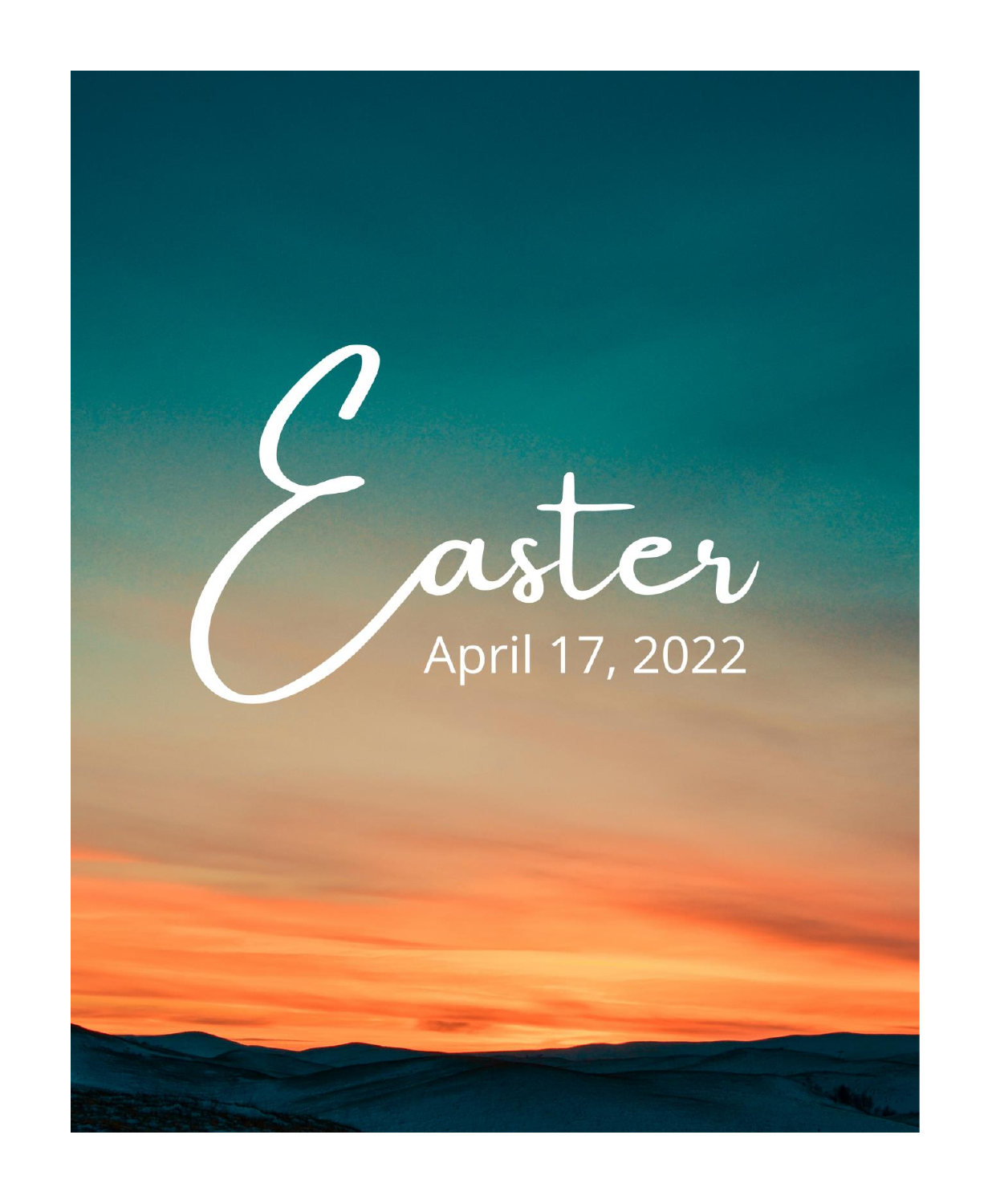### **We Approach God**

Sonshine Singers – "Happy Day"

Welcome & Announcements

Children's Message – Linda Mulder

Men's Chorus – "Mighty King"

Praise Singing "Because He Lives (Amen)" "Living Hope" "Christ Arose!" Hymn #256

Congregational Prayer

Mixed Choir – "Jesus, the One and Only"

### **We Hear God's Word**

Message – Convinced? Scripture – Luke 24:1-12 & 1 Cor. 15

### **We Respond to God**

Prayer

"Christ the Lord Is Risen Today" Hymn #259

Mass Choir – "Resurrecting"

**Blessing**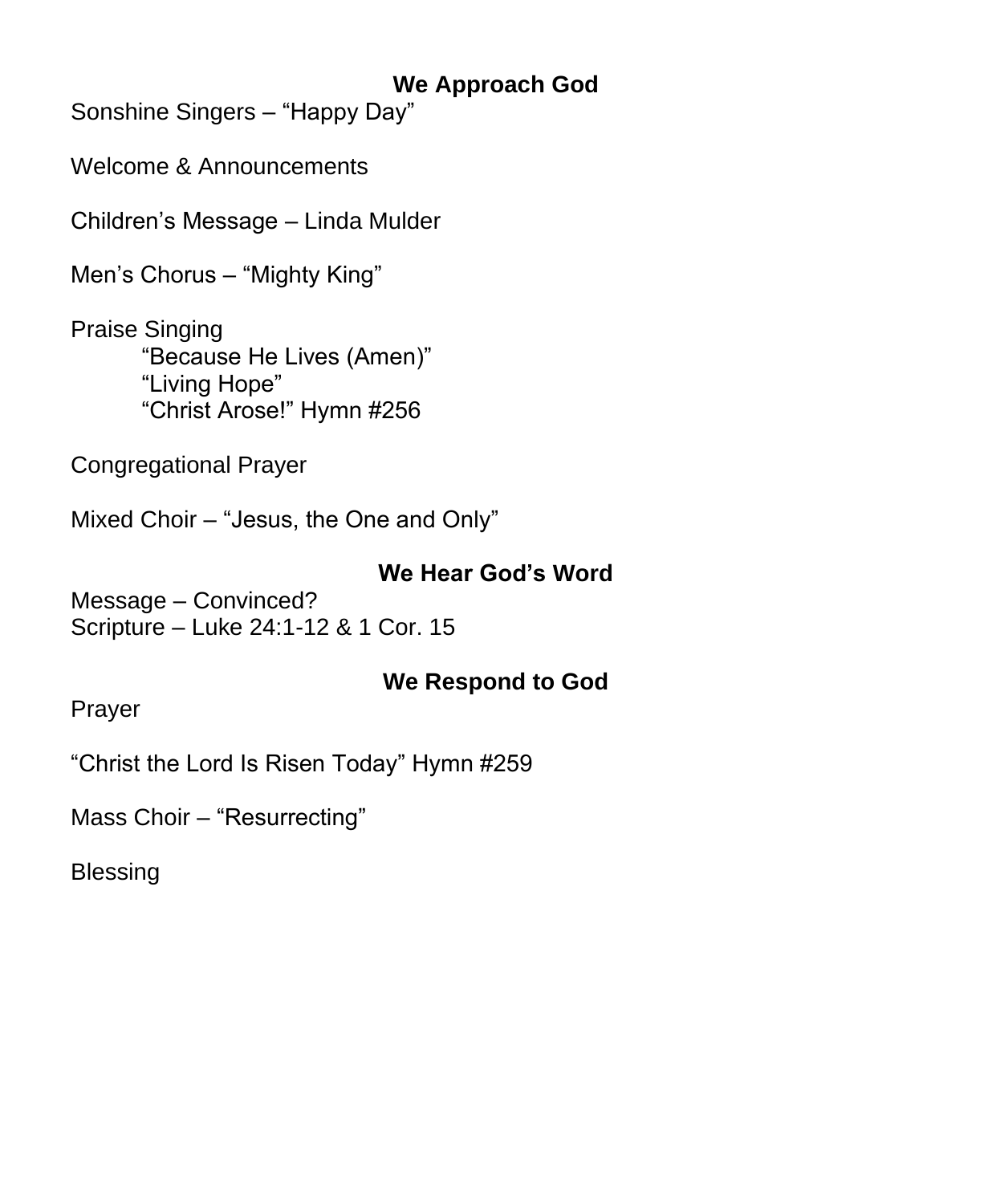# **Convinced?**

Luke 24:1-12 & 1 Cor. 15

**You need not \_\_\_\_\_\_\_\_\_\_\_\_\_\_\_\_!**

#### **THREE ESSENTIALS TO NOT WONDERING**

#### **1. What Must We Know?** (Acts 2:22-24,36; 1 Cor. 15:2-8)

*For what I received I passed on to you as of first importance: that Christ \_\_\_\_\_\_\_\_\_ for our sins according to the Scriptures, that he was \_\_\_\_\_\_\_\_\_\_, that he was \_\_\_\_\_\_\_\_\_ on the third day…*

#### **2. What is Most Convincing?**

\_\_\_\_\_\_\_ Witnesses

Consecutive **Example 20** 

| Faithful |  |
|----------|--|
|----------|--|

#### **3. Why Does The Resurrection Matter?**

You are no longer in \_\_\_\_\_\_\_\_\_. (1 Cor. 15:17,34)

You need not fear \_\_\_\_\_\_\_\_\_\_\_. (1 Cor. 15:55-57)

You will be changed physically later. (1 Cor. 15:51-52)

You will be changed \_\_\_\_\_\_\_\_\_\_\_\_\_\_ now. (1 Cor. 15:8-11)

#### **APPLICATION:**

Leave convinced, confused, or calloused?

#### **Convinced?**

Pray the "Repent" & "Yield" sections on the back of the bulletin daily.

#### **Confused?**

Check out all the evidence on RightNow Media for free. It has incredible streaming options for all ages. Sign up at [www.altoreformedchurch.org/resources,](https://nam12.safelinks.protection.outlook.com/?url=http%3A%2F%2Fwww.altoreformedchurch.org%2Fresources&data=04%7C01%7C%7C207e7387ac474a563fe808da1e24765b%7C84df9e7fe9f640afb435aaaaaaaaaaaa%7C1%7C0%7C637855439215595681%7CUnknown%7CTWFpbGZsb3d8eyJWIjoiMC4wLjAwMDAiLCJQIjoiV2luMzIiLCJBTiI6Ik1haWwiLCJXVCI6Mn0%3D%7C3000&sdata=FErlgl4PnfpvxvsU11hQ4mu7cHQHTXUKAUr7WuC5iE0%3D&reserved=0) open the app on any device, and browse "Apologetics" for more evidence. "Cold-Case Christianity" is a great place to start. If you prefer to read, check out [www.CARM.org.](https://nam12.safelinks.protection.outlook.com/?url=http%3A%2F%2Fwww.carm.org%2F&data=04%7C01%7C%7C207e7387ac474a563fe808da1e24765b%7C84df9e7fe9f640afb435aaaaaaaaaaaa%7C1%7C0%7C637855439215595681%7CUnknown%7CTWFpbGZsb3d8eyJWIjoiMC4wLjAwMDAiLCJQIjoiV2luMzIiLCJBTiI6Ik1haWwiLCJXVCI6Mn0%3D%7C3000&sdata=8cAbqoW0kaw%2BKOBu4X1ZhEbnGQL0WOTuo6oTiC6L0OE%3D&reserved=0)

#### **Calloused?**

Ask a trusted believer to pray for you and walk with you.

*Some were convinced by what he said, but others would not believe. (Acts 28:24)*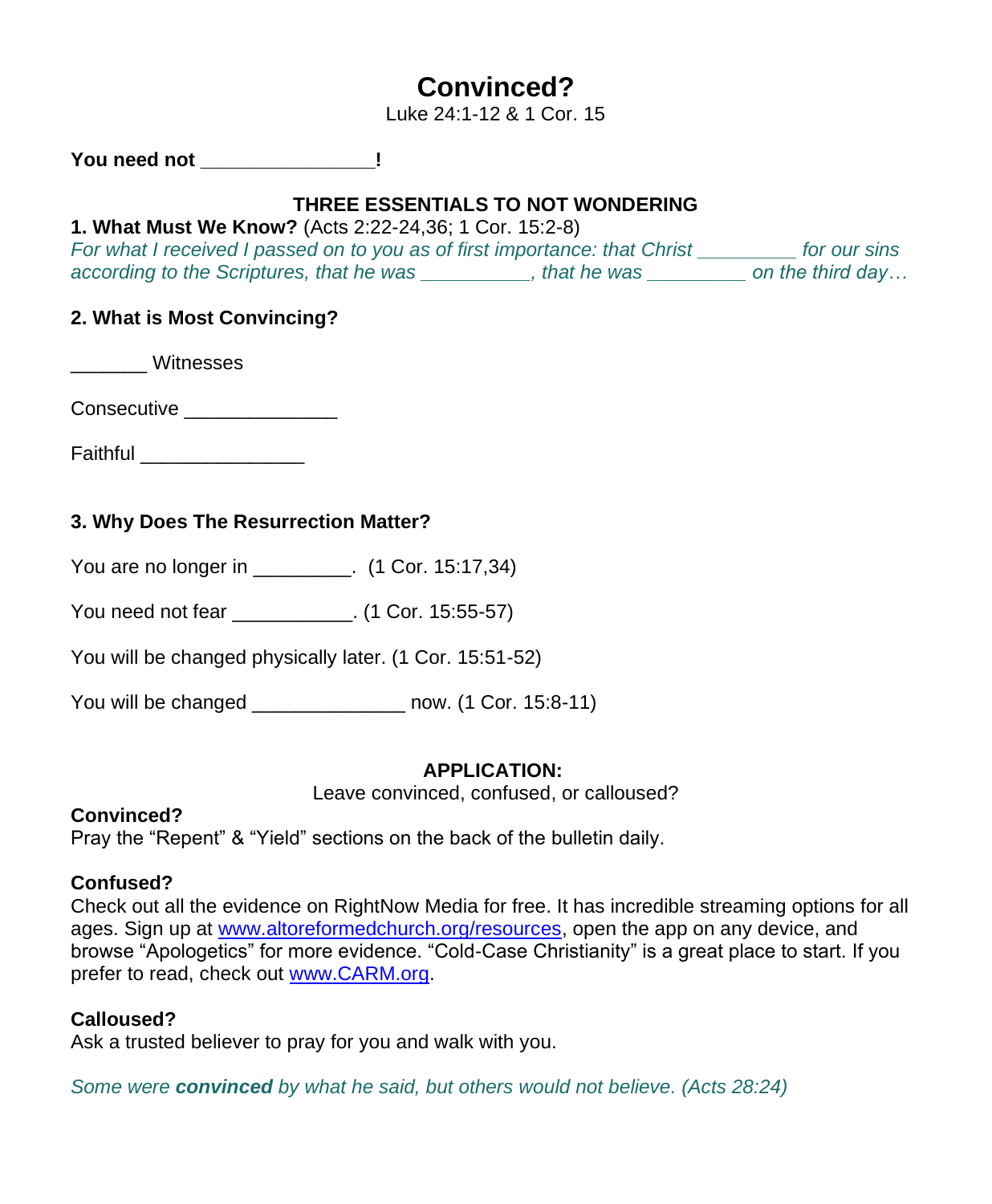## *Upcoming Events*

| <b>Apr 17</b> | 7:00am - Easter Sunrise Service, Pastor Doug, Men's Chorus             |
|---------------|------------------------------------------------------------------------|
|               | 8:30am – Prayer Meeting                                                |
|               | 9:30am – Easter Service, Pastor Kevin, Sonshine Singers, Men's Chorus, |
|               | Mixed Choir, Mass Choir                                                |
| Apr 18        | 6:30pm - Women's Ministry Team Meeting                                 |
| Apr 19        | 8:00am – Prayer Meeting                                                |
| Apr 20        | 9:30am - Golden Lifers                                                 |
|               | 6:00pm – Intermediate Praise Team                                      |
|               | 7:00pm - High School Praise Team                                       |
|               | 7:30pm - High School Youth Group                                       |
| Apr 22        | All Church Retreat                                                     |
| <b>Apr 23</b> | All Church Retreat                                                     |
| Apr 24        | All Church Retreat                                                     |
|               | 8:30am – Prayer Meeting                                                |
|               | 9:30am - Al Venhuizen                                                  |
|               | 10:45am – NO Sunday School                                             |

## *Youth News*

**Middle School** – No meeting this week or next week due to Easter and All Church Retreat

**Covenant Partnership Dinner for Students** – Wednesday from 7:30-9pm in the basement. If your student is in 6-12th grade and interested in learning more about profession of faith/becoming a covenant partner at Alto but missed the first dinner, please encourage them to join us Wednesday with the elders and pastors to learn more about it.

# *Opportunities to Get Involved*

**Congregational Discussion on Bylaw Updates** – The elders and consistory have been discussing some needed changes within our bylaws. We've shared some of it with regard to membership, but we are also discussing our vows, what "descended to hell" means, voting options, election process, responsibilities of the consistory, and more. We'd love to talk it over with you. Join us Sunday, May  $1<sup>st</sup>$  at 3pm in the sanctuary.

**Covenant Partner/Membership Class** – If you are interested in joining us in Jesus' mission at Alto, we'd love to talk with you about who we are and what it means to be a Covenant Partner. Take a look at our Covenant Partnership packet available at the Information Center. Then join us Sunday, May 15<sup>th</sup> at 11am-1pm for lunch.

**Volunteer Opportunities –** Sign-ups for volunteer positions (greeters, nursery, parking assistance, media delivery, sound tech, video tech) are available at the Information Center. Additionally, if you would no longer like to volunteer in a certain area you can let Megan know or take your name off the appropriate list at the Information Center.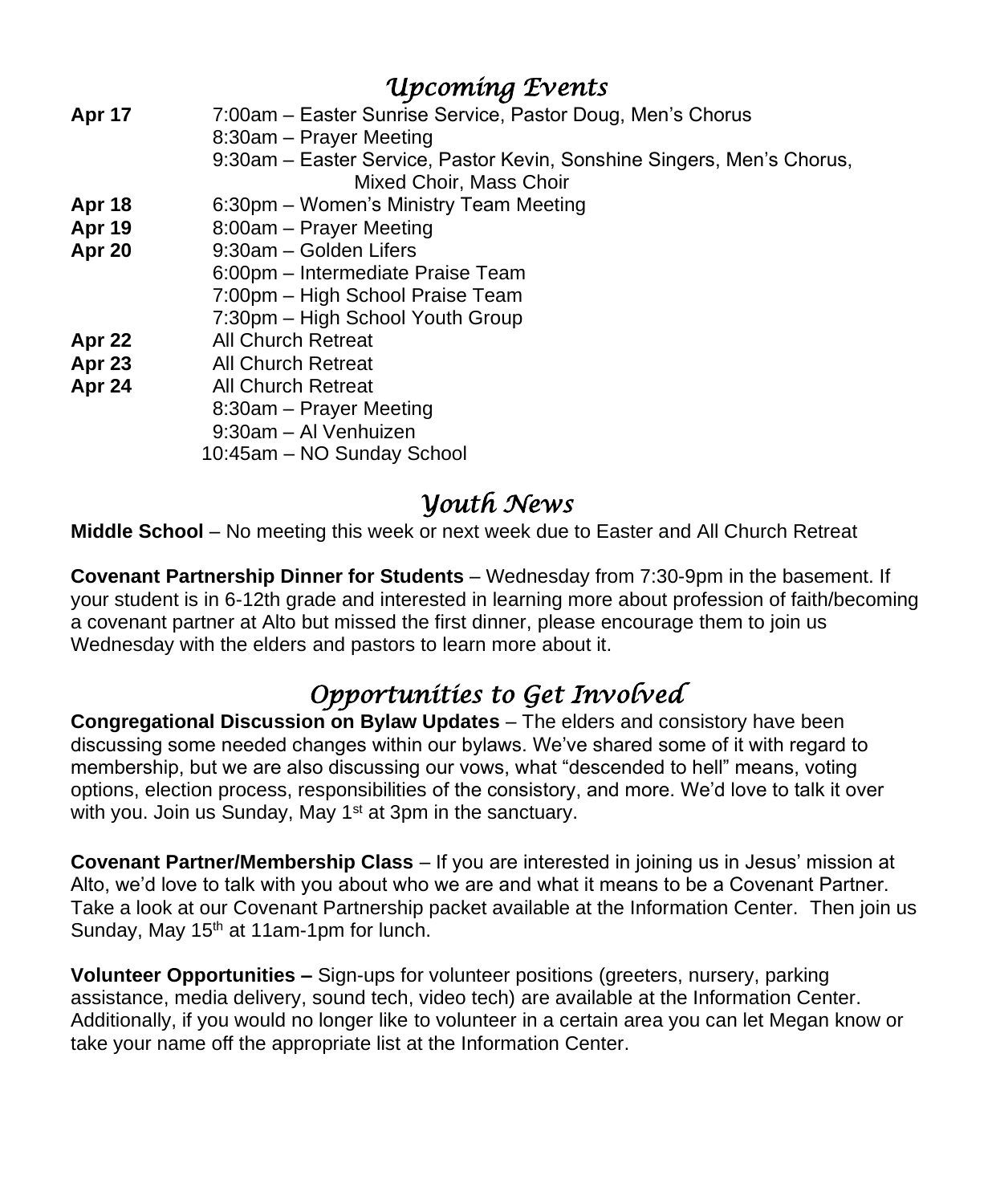# *Bulletin Board News*

**Offering** may be placed in one of the three white offering boxes located in the lobby. Upcoming benevolent schedule: 4/17 Regular Benevolence, 4/24 Regular Benevolence, 5/1 Missionary Salary, 5/8 Regular Benevolence.

**Youth Books for the Library** – We are expanding our youth section of the library! We have come up with a number of new series we'd love to get into our library and we need your help. We created a giving/donation tree at our Children & Families Resource bulletin board. If interested, grab a book request off of the tree and place it in an envelope with the corresponding donation amount. We will then get the items ordered and ready for the library. Thank you so much for anyone willing to contribute. Kids, stay tuned for some new reading options!

AMEN articles are due next Sunday, April 24<sup>th</sup>.

**Lilies –** Feel free to take an Easter lily home after the service.

**Respite Event** – CWC Girls Soccer and Boys Baseball programs will be hosting their 1<sup>st</sup> annual respite event! This is an event for anyone in Waupun and the surrounding communities. A respite event is for children with disabilities and their siblings. It is an opportunity to give parents some rest, time to go out on a date, or just spend some time together while their children are taken care of by the girls soccer and boys baseball programs (and coaches). There will be tons of activities for the kids to do during this time and a supper will be provided. There is no charge to attend. The hours of this event are from 4pm-9pm on May 7<sup>th</sup>. The event will take place at Central Wisconsin Christian in Waupun. Pre-Registration is required. There will be no walk-ins. If you have any questions, please email Coach Stuebs at [pstuebs@wearecwc.org.](mailto:pstuebs@wearecwc.org)